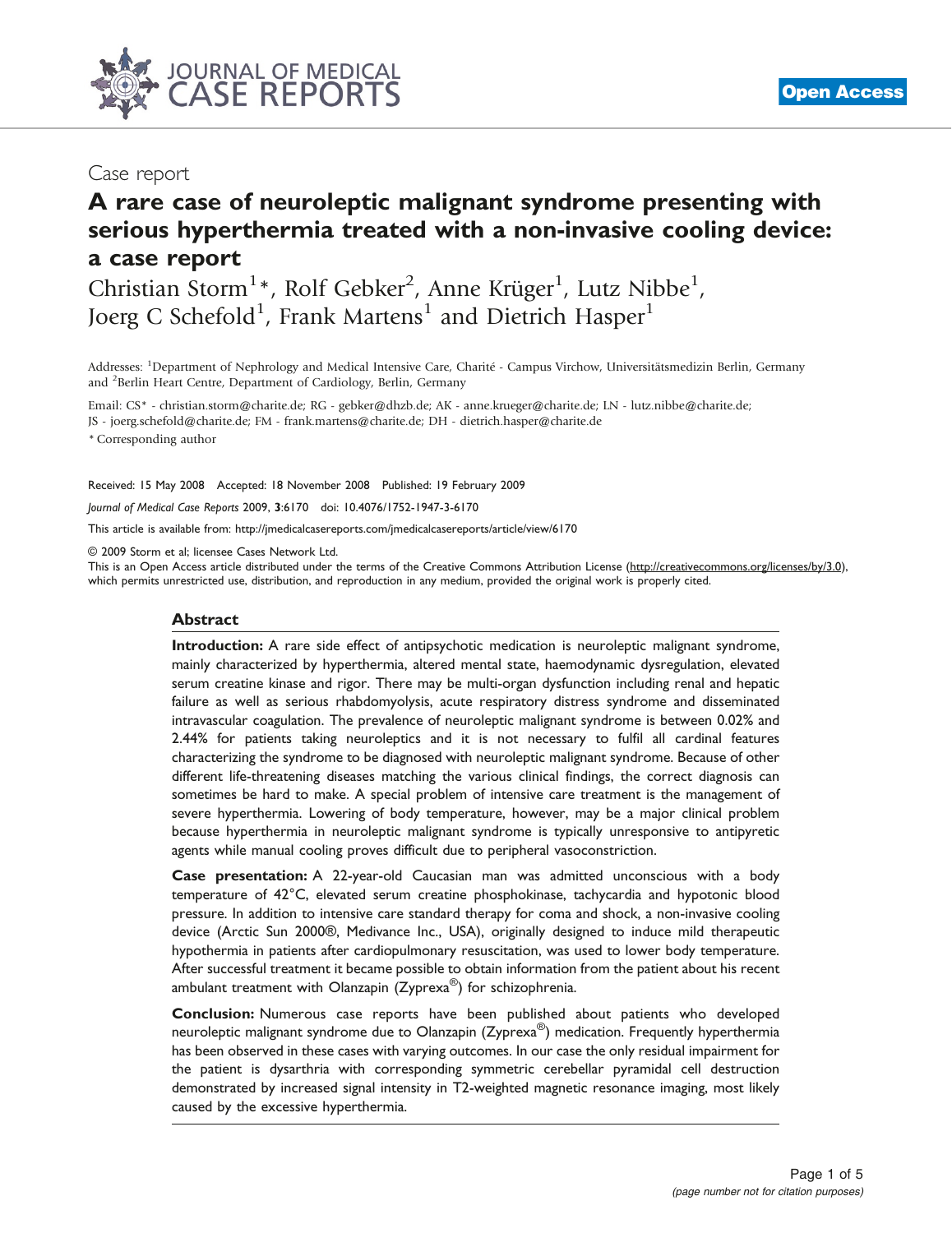#### Introduction

The common application of atypical neuroleptics such as Olanzapin (Zyprexa®) is the treatment of schizophrenia or severe bipolar disorders. Neuroleptic malignant syndrome (NMS) is an uncommon side effect of neuroleptics, independent of the dosage and duration of drug therapy [\[1](#page-4-0),[2](#page-4-0)]. The main clinical findings are hyperthermia, altered mental state, haemodynamic dysregulation, elevated serum creatine kinase and rigor, but not all findings must necessarily occur together [\[2,3\]](#page-4-0). Intensive care therapy is necessary because of the life-threatening symptoms. Treatment mainly involves withdrawal of the causative agent and supportive care. Rapid lowering of body temperature is necessary once it reaches 40°C or above, since prognosis is not only related to maximum body temperature but also to duration of hyperthermia. It is reported that hyperthermia can cause brain lesions, especially in the cerebellum, although the mechanism is not fully clarified [\[2,4-6\]](#page-4-0). Furthermore, there is a known discrepancy between the measured central (rectal, oesophageal) temperature and the brain temperature which is often higher. Therefore, there is a need for aggressive manual cooling with cold blankets and ice water although efficacy of these measures may be limited by cutaneous vasoconstriction, which diminishes the capacity for heat loss. Therefore, in some cases extracorporeal cooling is necessary. In this case presentation, the Arctic Sun 2000® cooling device was used to treat the patient's hyperthermia. To our knowledge this is the first time Arctic Sun 2000® has been used in a case of NMS for the treatment of excessive hyperthermia.

## Case presentation

A 22-year-old male Caucasian patient was admitted to our intensive care unit (ICU) after he was found on the street in a condition of fluctuating awareness with aggressive behaviour changing to somnolence. He had low blood pressure, tachycardia and laboured respiration. Because of his fluctuating awareness it was impossible to obtain any history from the patient when he was brought to the ICU by the rescue service. On admission, the patient had a Glasgow coma scale (GCS) of six and because of respiratory insufficiency, intubation and mechanical ventilation was immediately necessary. Only intravenous agents were used for sedation (Fentanyl, Midazolam and Etomidate). Furthermore, he was haemodynamically unstable with a shock index of two. He presented with mild muscle rigidity and an excessive, elevated body temperature of 42°C. He carried no personal documents and there was no possibility of identifying the patient or of acquiring any information about his prior medical history. Because antipyretic drugs had no effect on the severe state of hyperthermia we quickly decided to use the noninvasive Arctic Sun 2000® cooling device (Arctic Sun 2000®, Medivance Inc., USA) in order to lower his dangerous temperature.

This system originally was designed to induce mild therapeutic hypothermia in patients after cardiopulmonary resuscitation. The water flushed energy transfer pads were pasted onto the patient's skin and the Arctic Sun 2000® was used in the manual mode by controlling the flushed water temperature. The heat transfer and cooling performance of the system is induced by direct conduction and approximates the performance of water immersion by providing high energy transfer. The water temperature inside the energy transfer pads was set to 10°C and the target temperature of 38.5°C was reached after 120 minutes. For online temperature monitoring computer based monitoring software was used. Adjunctive drug therapy during the cooling therapy was sedation with a benzodiazepine (Midazolam) and an opioid (Fentanyl); however muscle relaxants were not administered. The patient presented initially only with mild muscle rigidity and had no tremor. Thus, we decided to start aggressive symptomatic therapy. Dantrolene was discussed as a further possible option in case symptomatic therapy did not improve the patient's condition. The laboratory results on admission are given in Table 1. A toxicological screening test was performed on his blood and urine, showing in both only a cannabis metabolite and the benzodiazepine used for sedation. Because of hyperthermia of unknown origin, a cerebral computed tomography (CT) scan and a lumbar puncture were carried out to exclude, on the one hand, any cause of infection and, on the other hand, a cerebral cause for decreased awareness and autonomic dysregulation. The cerebral CT scan and the cerebrospinal fluid analysis showed no pathology explaining the patient's condition. Because of massive rhabdomyolysis, the patient rapidly developed acute renal failure with a need for haemodialysis. An interesting observation was that the hyperthermia was not influenced

Table 1. Laboratory results on admission

| Value                                                                                                                                                                                                                  | Result                                                                                          | Range                                                                                                                                                                                          | Unit                                                                                                      |
|------------------------------------------------------------------------------------------------------------------------------------------------------------------------------------------------------------------------|-------------------------------------------------------------------------------------------------|------------------------------------------------------------------------------------------------------------------------------------------------------------------------------------------------|-----------------------------------------------------------------------------------------------------------|
| Lactatdehydrogenase<br>Aspartat-aminotransferase<br>Alanin-aminotransferase<br>pH<br>pCO <sub>2</sub><br>pO2<br>$HCO3-$<br><b>SBE</b><br>Lactate<br>Haemoglobin<br>Glucose<br>Sodium<br>Potassium<br>ScvO <sub>2</sub> | 2020<br>785<br>157<br>7.27<br>42<br>610<br>19<br>$-8$<br>5.8<br>18.7<br>6.9<br>148<br>4.5<br>59 | [ <sub>80</sub> ]<br>F <sub>501</sub><br>F <sub>501</sub><br>7.35-7.45<br>32-46<br>$72 - 100$<br>$21 - 26$<br>$-2/3$<br>$0.55 - 2.2$<br>$12 - 18$<br>< 5.5<br>$135 - 150$<br>$3.5 - 5$<br>>70% | U/I<br>U/I<br>U/I<br>mmHg<br>mmHg<br>mmol/l<br>mmol/l<br>mmol/l<br>g/dl<br>mg/dl<br>mmol/l<br>mmol/l<br>℅ |

Values in square brackets are normal values.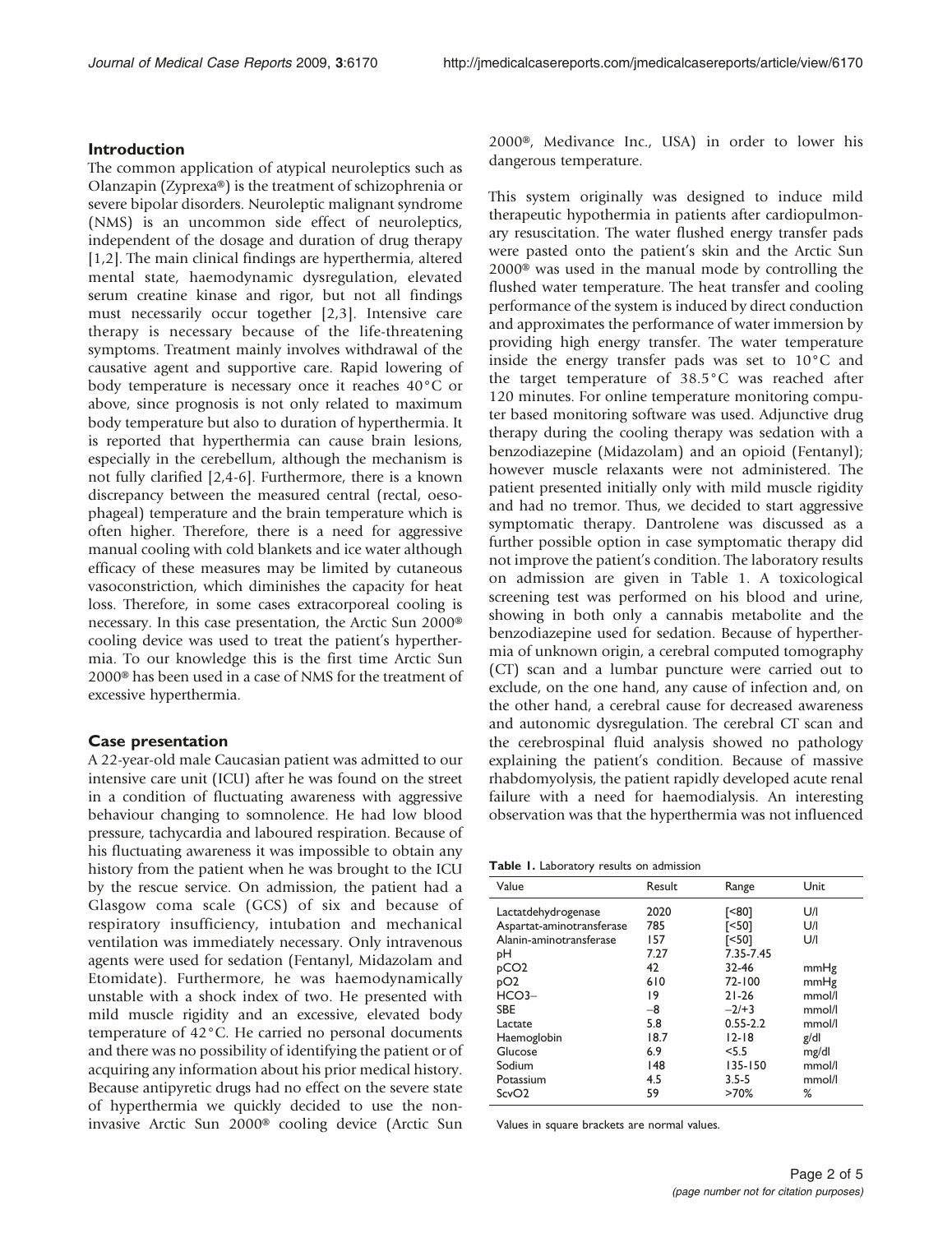by any antipyretic drug given to the patient when the use of the cooling device was shortly interrupted. Although the cause of hyperthermia was still unclear, the general condition of the patient improved and the respirator therapy was discontinued on the third day after admission. In the course of time, he was able to give detailed information about his schizophrenia and had been treated as an outpatient with Olanzapine (Zyprexa®) 10 mg daily by his psychiatrist. With regard to the initial clinical findings this neuroleptic drug treatment was the most likely cause of his hyperthermia. He was discharged from ICU and, because of improving renal function, haemodialysis was stopped. The only residual impairment was dysarthria which he declared was new after the phase of hyperthermia. A magnetic resonance image (MRI) scan showed symmetric multiple contrast agent enhancement in the cerebellum and in one small spot in the frontal lobe (see [Figure 1](#page-4-0)). It is hypothesized that these lesions are direct pyramidal cell lesions caused by hyperthermia, as described in the literature in other cases [\[4,5](#page-4-0),[7](#page-4-0)].

#### **Discussion**

A case presentation of neuroleptic malignant in a young, male patient with known schizophrenia and treated with Olanzapin is reported. This syndrome is well described in



Figure 1. Time course of ICU-time. Course of central body temperature, urea and creatinine is shown. Time course of cooling therapy and haemodialysis is shown in addition as a red bar.

the literature, especially with one of its main key symptoms of excessive hyperthermia. Our patient showed the cardinal symptoms of NMS [\[1-3,6,8](#page-4-0)]. Most other possible causes of hyperthermia were ruled out with a negative toxicological screening (except cannabis), normal cerebral CT scan, normal results of liquor analysis, or were all very unlikely in this case (see Table 2). Therefore, it was supposed that the patient's ambulant neuroleptic medication was the most possible cause for the NMS. The most important differential diagnoses with their most common triggers are shown in Table 2. The various common findings of all of them include elevation of body temperature, muscle rigidity with corresponding elevation of serum creatine kinase levels, excessive perspiration, haemodynamic instability and fluctuating awareness. Because of these similar clinical findings, the patient's history with the initial trigger may be extremely helpful in establishing the correct diagnosis. In this case presentation the history of the ambulant neuroleptic drug medication was initially unknown and therefore it was not possible to establish a definitive diagnosis on admission. In contrast to patients with an elevated hypothalamic set point in cytokine induced fever, hyperthermia patients do not respond to or benefit from any antipyretic drug therapy [[9](#page-4-0)]. Since clinical and laboratory findings did not suggest an infectious cause of hyperthermia in our patient, it was decided to cool down the patient with a device especially designed to bring about hypothermia in order to not only achieve rapid, but also controlled, temperature decrease. Arctic Sun 2000® is a non-invasive cooling device used primarily on patients after cardiopulmonary resuscitation to induce mild therapeutic hypothermia, according to the International Liaison Committee on Resuscitation (ILCOR) recommendations [\[10](#page-4-0)]. The Arctic Sun 2000® energy transfer pads cover approximately 40% of the patient's total body surface area and temperature controlled water circulates at a high flow rate inside the pads. The effect achieved by the system is very similar to water immersion and results in highly efficient heat exchange between the patient and the energy transfer pads. Although it has been reported that in some cases with hyperthermia after Olanzapin (Zyprexa®) medication temperature has normalized on its own after a length of

Table 2. Differential diagnoses with their most common triggers.

| <b>Disease</b>                                                        | Most common trigger                                                                                |
|-----------------------------------------------------------------------|----------------------------------------------------------------------------------------------------|
| Malignant neuroleptic syndrome<br>Malignant hyperthermia              | Neuroleptics<br>All volatile anaesthetics and<br>depolarizing neuromuscular<br>blocking agents     |
| Serotonin syndrome<br>Heatstroke<br>Sunstroke<br>Sepsis<br>Convulsion | Amphetamine<br>General heat accumulation<br>General solar radiation<br>Infection focus<br>Epilepsy |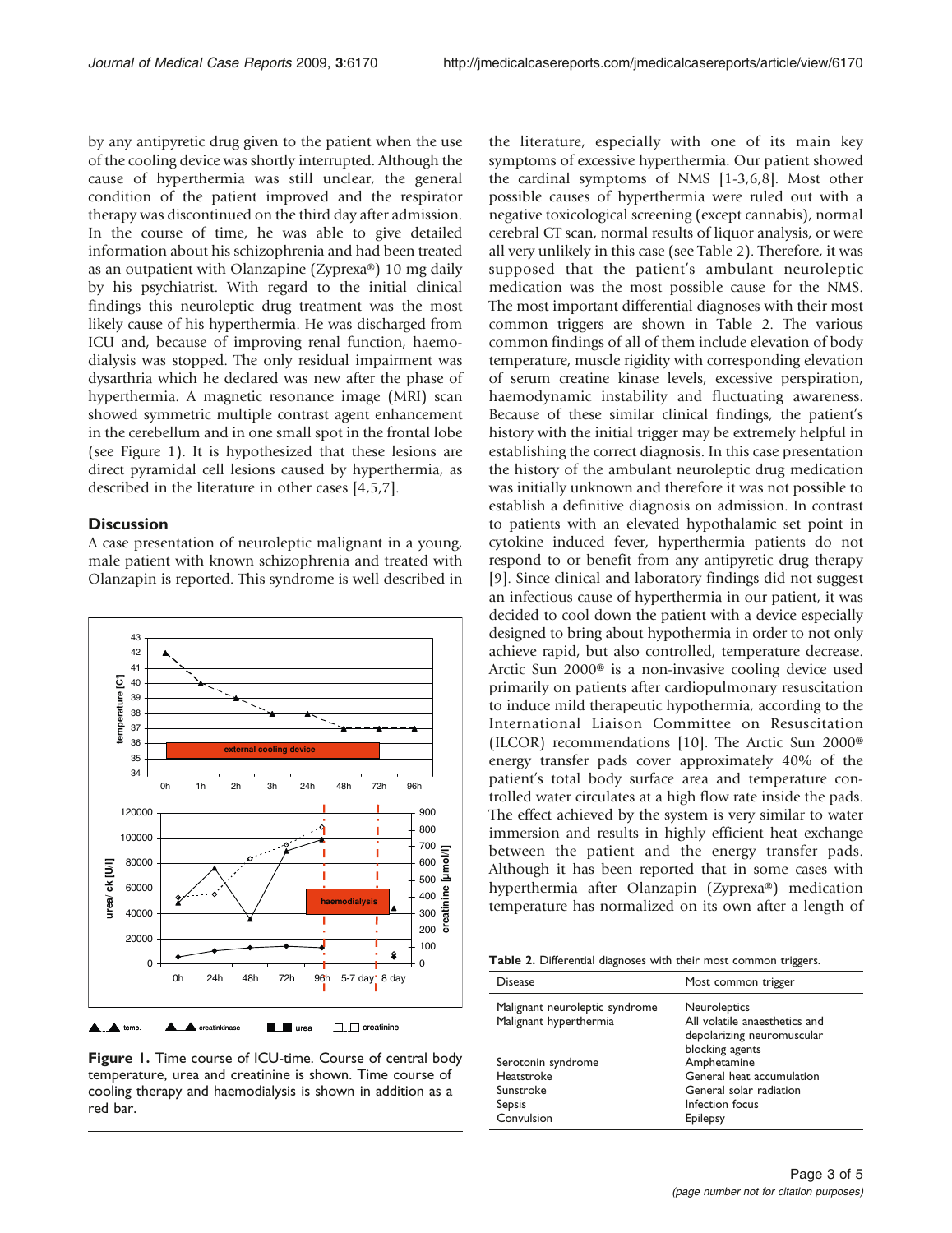

Figure 2. MRI scan (axial and coronar) with symmetric contrast agent enhancement in the cerebellum (white spots).

time, but from our point of view for a patient with a body temperature higher than 40°C, a conservative treatment was not indicated. We therefore decided to bring the patient's temperature from 42°C to 38.5°C as quickly as possible to avoid damage caused by such a hyperthermic condition [[9](#page-4-0)]. The initial cooling phase from 42°C down to 38.5°C took 120 minutes. To hold the temperature at 38.5°C and to avoid a further temperature decrease, the water temperature inside the energy transfer pads was increased from 10°C to 30°C. With these settings it was possible to stabilize the patient's temperature between 37 to 38°C. No serious side effects, such as cardiac arrhythmia or additional haemodynamic impairment were observed. Furthermore, no serious skin lesions were observed over 48 hours using the Arctic Sun 2000®, only a physiological hyperaemia of the covered skin areas with a fast regression within minutes after removing the energy transfer pads from the skin was seen. Other potential methods of quickly lowering body temperature include manual cooling and invasive procedures such as continuous veno-venous haemofiltration (CVVH). During the last few years novel devices originally designed for the delivery of mild therapeutic hypothermia in survivors of cardiac arrest have become available. This case presentation demonstrates that the use of a non-invasive cooling device is safe and efficient in the management of severe hyperthermia and has several advantages compared to other potential methods of temperature management. Invasive cooling by CVVH necessitates the immediate creation of vascular access which would not only pose an additional risk especially in a potentially dehydrated patient but would also account for a certain time delay before the start of cooling therapy. Methods of manual cooling are less reliable because they lack the automated temperature monitoring and feedback regulation and, in addition, manual cooling will probably be much more time consuming with regard to human resources. We

therefore believe that in these rare cases of excessive hyperthermia, device-assisted non-invasive cooling should be a treatment of choice wherever available.

Since the efficacy of non-invasive cooling became evident very quickly there was no need to institute further therapeutic regimes such as invasive cooling via extracorporeal circulation. After the patient's haemodynamic condition had been stabilized, extracorporeal renal support became necessary later because of acute renal failure probably due to rhabdomyolysis. Dantrolene was discussed as a further possible option in case symptomatic therapy did not improve the patient's condition. However the use of Dantrolene is limited if the liver function is reduced [\[3\]](#page-4-0). In the case presented the patient already showed elevated liver enzymes on admission. In the literature a wait-and-seeapproach is recommended with symptomatic therapy to avoid the temptation to rush into drug treatment [\[2\]](#page-4-0). The decision to use or not use a specific drug therapy should be made in the first 72 hours if the patient's condition does not improve with supportive symptomatic therapy. Symptoms were rapidly reversed by effective cooling and standard supportive care. Residual impairment was mild although typical for excessive hyperthermia. There is a number of reports which describe the finding of isolated cerebellar lesions demonstrated by MRI scan after a condition of hyperthermia [\[4](#page-4-0),5[,7\]](#page-4-0). Two mechanisms for these damages are discussed: on the one hand, a direct thermal injury to the Purkinje cells and, on the other hand, a cerebellar ischaemia caused by increased intracranial pressure combined with autonomic dysfunction [\[4,7](#page-4-0)].

Taking these reports into consideration, harmful effects on brain structures due to hyperthermia and, therefore, a direct cause for the isolated cerebellar lesions seems possible in this case presentation.

## Conclusion

The non-invasive cooling device posed a very efficient and safe solution to treat excessive hyperthermia. Neither serious local nor systemic side effects in our setting were observed. In this rare case of excessive hyperthermia caused by neuroleptic malignant syndrome, the fast cooling therapy probably reduced residual impairment and may have even been lifesaving. We therefore believe that the use of the novel generation of commercially available non-invasive cooling devices can be strongly recommended in cases of severe hyperthermia.

## **Abbreviations**

NMS, neuroleptic malignant syndrome; ICU, intensive care unit; GCS, Glasgow coma scale; CT, computed tomography; MRI, magnetic resonance imaging; ILCOR, International Liaison Committee on Resuscitation; CVVH, continuous veno-venous haemofiltration.